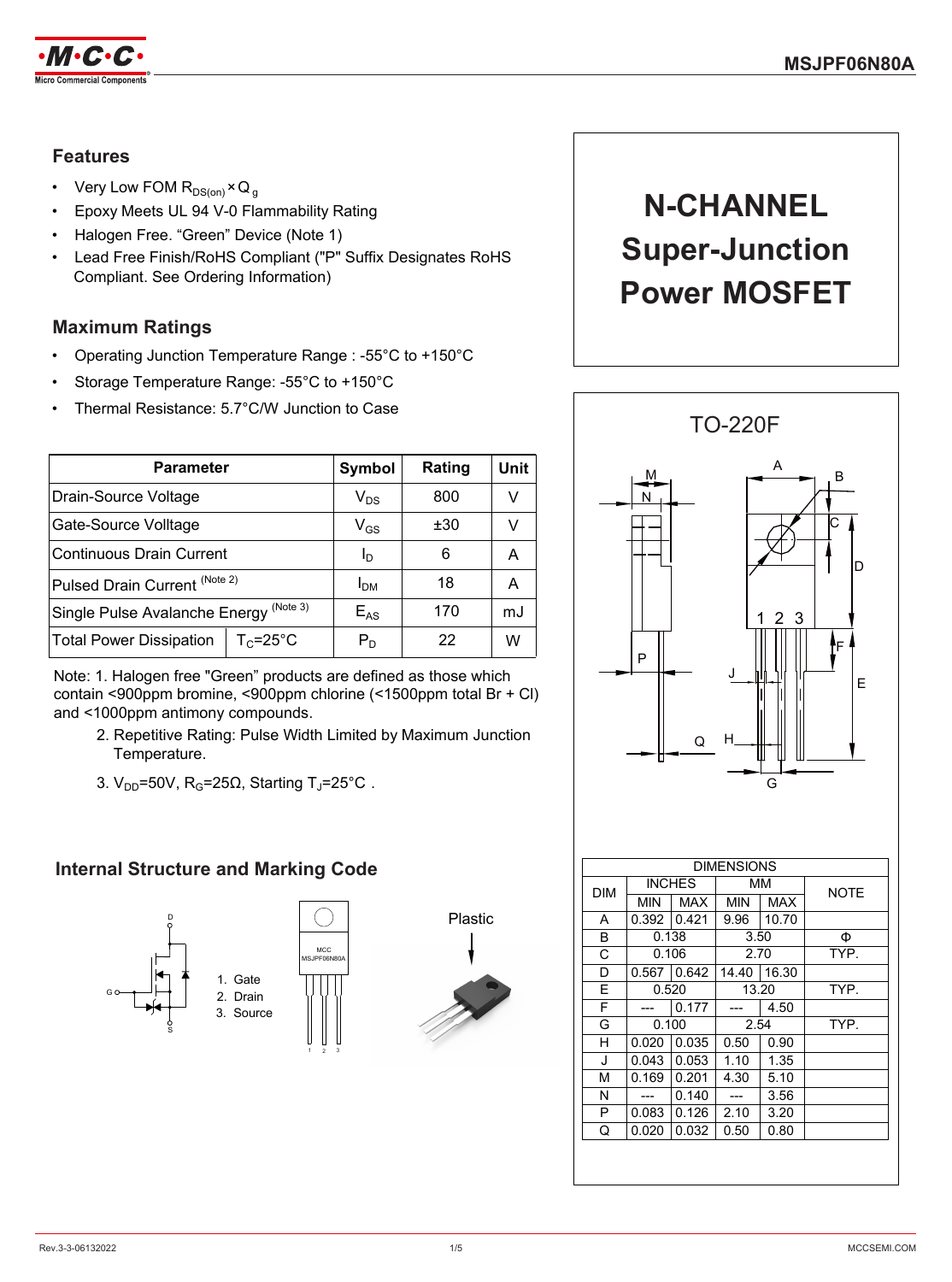

## **Electrical Characteristics @ 25°C (Unless Otherwise Specified)**

| <b>Parameter</b>                               | Symbol                                 | <b>Test Conditions</b>                                    | Min | <b>Typ</b>     | <b>Max</b> | <b>Unit</b> |  |
|------------------------------------------------|----------------------------------------|-----------------------------------------------------------|-----|----------------|------------|-------------|--|
| <b>Static Characteristics</b>                  |                                        |                                                           |     |                |            |             |  |
| Drain-Source Breakdown Voltage                 | $V_{(BR)DSS}$                          | $V_{GS}$ =0V, $I_D$ =250µA                                | 800 |                |            | V           |  |
| Gate-Source Leakage Current                    | $I_{GSS}$                              | $V_{DS} = 0V$ , $V_{GS} = \pm 20V$                        |     |                | 10         | μA          |  |
| Zero Gate Voltage Drain Current                | $I_{\text{DSS}}$                       | $V_{DS}$ =800V, $V_{GS}$ =0V                              |     |                | 1          | μA          |  |
| Gate-Threshold Voltage                         | $V_{GS(th)}$                           | $V_{DS} = V_{GS}$ , $I_D = 250 \mu A$                     | 2.5 | 3.5            | 4.5        | V           |  |
| Drain-Source On-Resistance <sup>(Note 4)</sup> | $R_{DS(on)}$                           | $V_{GS}$ =10V, $I_{D}$ =2.5A                              |     | 0.95           | 1.2        | Ω           |  |
| <b>Gate Resistance</b>                         | $R_G$                                  | $V_{GS}$ =0V, f=1.0MHz                                    |     | 21             |            | Ω           |  |
| Dynamic Characteristics <sup>(Note 5)</sup>    |                                        |                                                           |     |                |            |             |  |
| Input Capacitance                              | $C_{\text{iss}}$                       |                                                           |     | 349            |            | pF          |  |
| <b>Output Capacitance</b>                      | $C_{\rm oss}$                          | $V_{DS}$ =100V, $V_{GS}$ =0V, f=400kHz                    |     | 16             |            |             |  |
| Reverse Transfer Capacitance                   | $C_{\text{rss}}$                       |                                                           |     | 0.9            |            |             |  |
| <b>Total Gate Charge</b>                       | $Q_{q}$                                | $V_{DD} = 640V$ , $V_{GS} = 10V$ , $I_D = 4.5A$           |     | 11             |            | пC          |  |
| Gate-Source Charge                             | $\mathsf{Q}_{\mathsf{gs}}$             |                                                           |     | 3.3            |            |             |  |
| Gate-Drain Charge                              | $Q_{gd}$                               |                                                           |     | 4.5            |            |             |  |
| Turn-On Delay Time                             | $\mathsf{t}_{\mathsf{d}(\mathsf{on})}$ | $V_{DD}$ =400V, $I_D$ =4.5A, R <sub>G</sub> =25Ω          |     | 16             |            |             |  |
| Turn-On Rise Time                              | $t_{r}$                                |                                                           |     | 24             |            | ns          |  |
| Turn-Off Delay Time                            | $t_{d(\text{off})}$                    |                                                           |     | 59             |            |             |  |
| Turn-Off Fall Time                             | t <sub>f</sub>                         |                                                           |     | 19             |            |             |  |
| <b>Drain-Source Body Diode Characteristics</b> |                                        |                                                           |     |                |            |             |  |
| <b>Continuous Body Diode Current</b>           | $I_{\rm S}$                            |                                                           |     |                | 6          |             |  |
| <b>Pulsed Diode Forward Current</b>            | $I_{\text{SM}}$                        | $T_c = 25$ °C                                             |     |                | 18         | A           |  |
| <b>Body Diode Voltage</b>                      | $V_{SD}$                               | $I_{SD} = 4.5A, V_{GS} = 0V$                              |     |                | 1.4        | $\vee$      |  |
| Reverse Recovery Time                          | $t_{rr}$                               |                                                           |     | 380            |            | ns          |  |
| Reverse Recovery Charge                        | $Q_{rr}$                               | $V_{DD}$ =100V, $I_F = I_S$ , di <sub>F</sub> /dt=100A/µs |     | $\overline{2}$ |            | μC          |  |

Note 4. Pulse Test : Pulse Width≤300μs, Duty Cycle ≤ 1%.

5. Guaranteed by Design, Not Subject to Production Testing.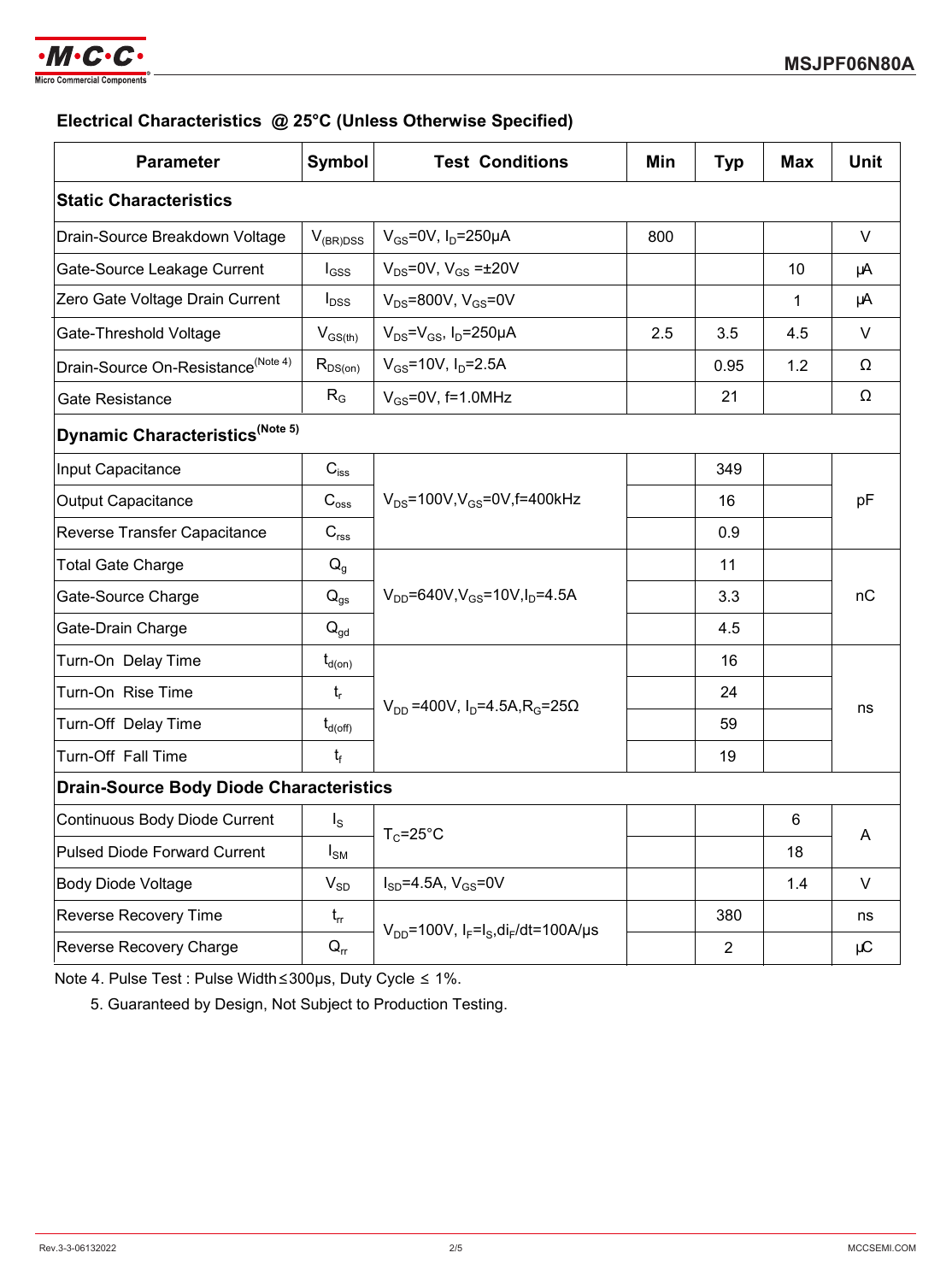

# **Curve Characteristics**

Fig. 1 - Typical Output Characteristics **Fig. 2 - Transfer Characteristics** Fig. 2 - Transfer Characteristics









Fig. 6 - Capacitance Characteristics

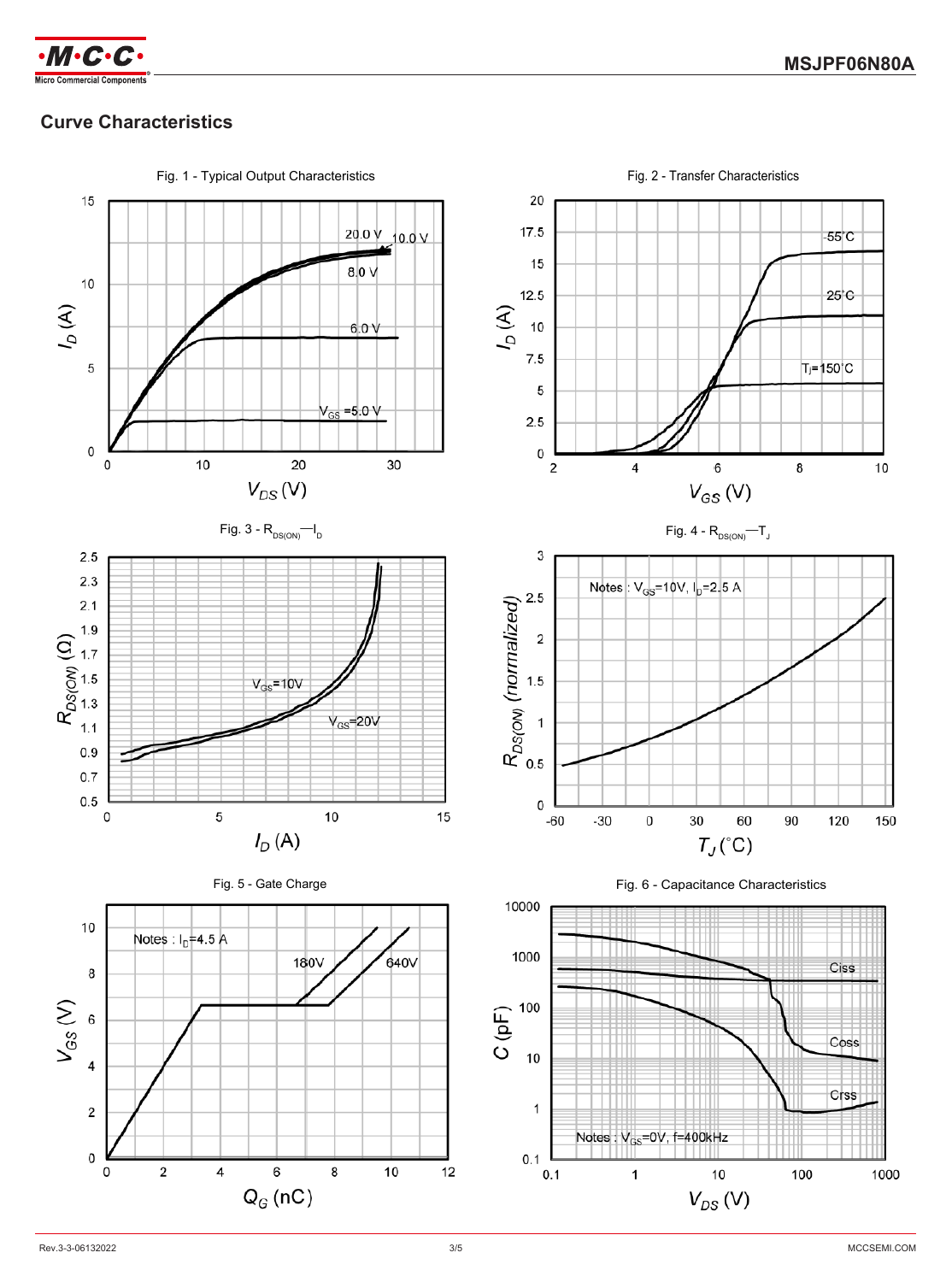

# **Curve Characteristics**



Fig.8 - Maximum Transient Thermal Impedance